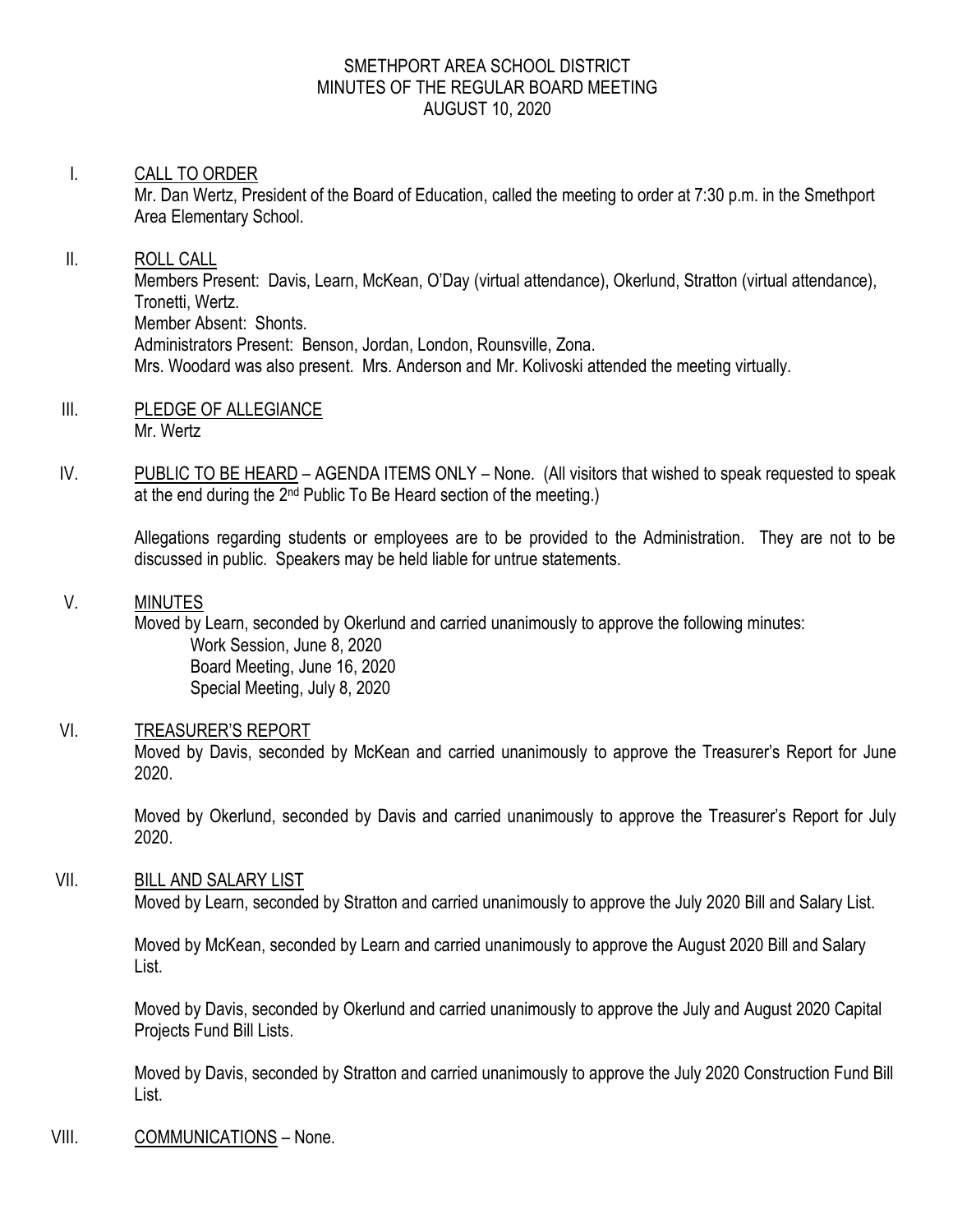Minutes of the Regular Meeting August 10, 2020 Page 2

### IX. SUPERINTENDENT'S REPORT

**Mr. David E. London,** Superintendent, announced there is a lot going on with getting ready to open the school year. He spoke briefly about the reopening plans to include having frequent breaks for the students from wearing the required face coverings. He also explained that parents that decide they do not want to send their children physically to school yet will have some options. The first option would be for the student to attend their scheduled classes from home while their class is taking place in the school building. They would have their assigned Smethport teacher and participate with their class as they were all taking the class. If they wanted another option while remaining with Smethport they could choose to do on-line learning using one of the three 3<sup>rd</sup>-party providers that Smethport was contracting with to provide students with our cyber education program. He reminded parents to please complete a brief final survey from our website by Friday, August 14<sup>th</sup> to indicate what avenue they had chosen for their children. This will help the District to finalize our plans for the reopening for the education, transportation, and meals. He also reported that there will be a  $7<sup>th</sup>$  grade orientation program held and another meeting for those that have chosen Smethport's cyber programs to pick up their technology equipment and possibly meet their new teacher. All of these meeting will require social distancing and face coverings.

X. OLD BUSINESS – None.

#### XI. NEW BUSINESS

(Any new hires under New Business are hired subject to the restriction that the hire will not be finalized unless all of the ACT 168 requirements relative to provisional employment have been met. He/She shall not be permitted to work with or have direct contact with children until all of the mandates of ACT 168 of 2014 have been compiled and the results are determined to be satisfactory to the District).

- 1. Moved by Learn, seconded by Davis and carried unanimously to approve the Superintendent's 2019-20 Evaluation.
- 2. Moved by McKean, seconded by Davis and carried unanimously to approve the Superintendent's 2019-20 satisfactory attainment of the Objective Performance Standards.
- 3. Moved by Learn, seconded by McKean and carried unanimously to approve the Superintendent's 2020-21 Objective Performance Standards.
- 4. Moved by Okerlund, seconded by Stratton and carried unanimously to approve a Resolution for 180 days / 900 hours / 990 hours for the 2020-21 school year.
- 5. Moved by Davis, seconded by Learn and carried unanimously to approve the Substitute Teacher's list for the 2020-21 school year as presented (pending proper paperwork).
- 6. Moved by McKean, seconded by Stratton and carried unanimously to approve the Support Staff Substitute list for the 2020-21 school year as presented (pending proper paperwork).
- 7. Moved by Learn, seconded by Davis and carried 7-0 with one abstention (Okerlund) and one absence (Shonts) to approve the C.L. McKeirnan list of drivers for the 2020-21 school year as presented.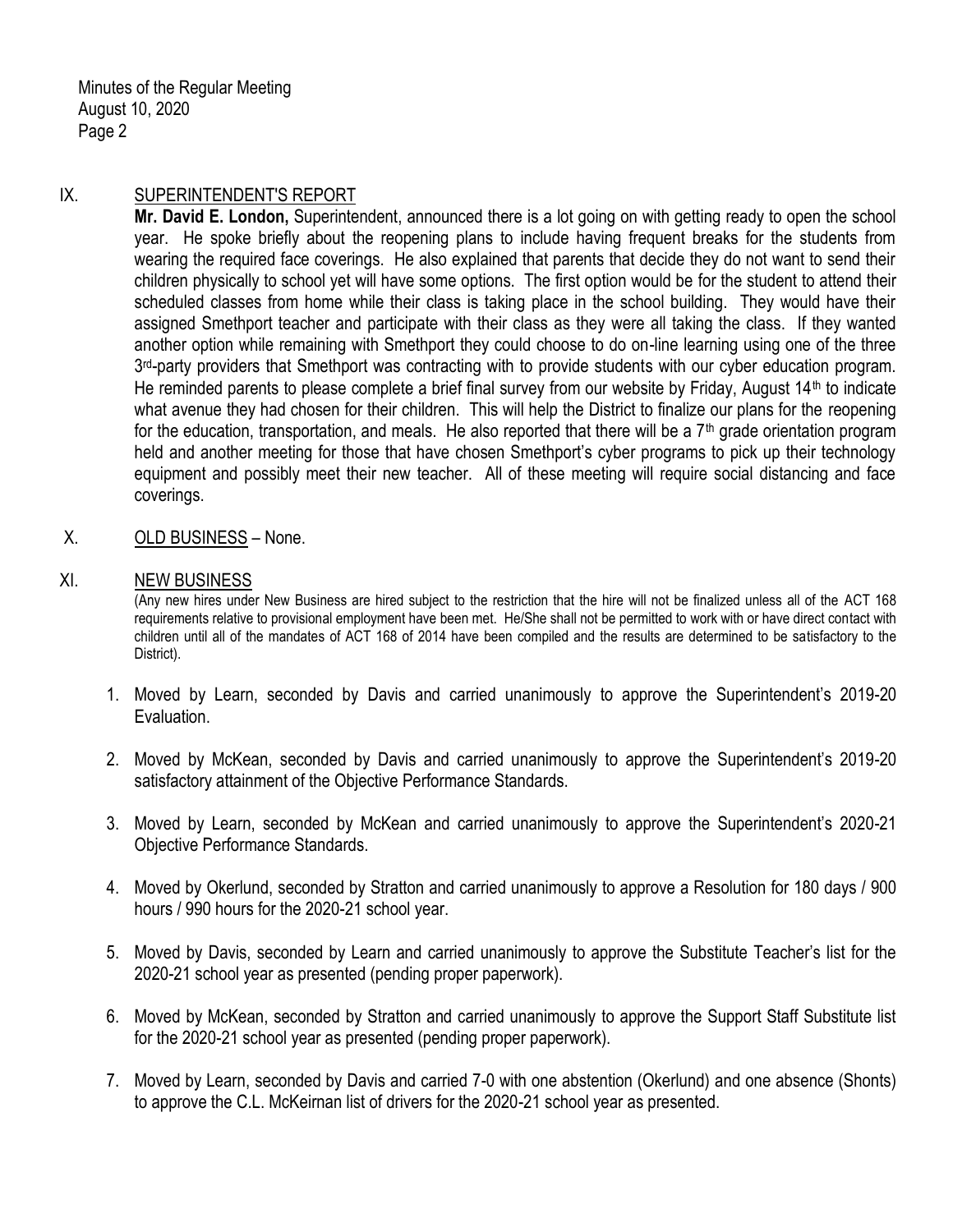Minutes of the Regular Meeting August 10, 2020 Page 3

> 8. Moved by McKean, seconded by Davis and carried 7-0 with one abstention (Tronetti) and one absence (Shonts) to approve the following Substitute Aveanna Healthcare nurses for the 2020-21 school year (pending proper paperwork). Monica Baker, Bradford, RN

Denise Carlson, Mt. Jewett, RN Chanda Champagne, Bradford, RN Erin DiDomizio, Smethport, LPN Rachel Hepburn, St. Mary's, RN Tiffanie McDowell, Smethport, RN Kevin Ritts, Mt. Jewett, RN

- 9. Moved by Okerlund, seconded by McKean and carried unanimously to approve the Smethport Area Jr./Sr. High School Student Activities Account for June 30, 2020.
- 10. Moved by Learn, seconded by Stratton and carried unanimously to approve the following Sports Coaching and Supplemental positions for the 2020-21 school year: *The following stipulations shall apply to all supplemental positions and hires for the summer of 2020 and the 2020-2021 School Year. If the temporary work position, extra hours, season or activity is not completed, these positions will be paid on a pro-rated basis from the first date of student-involved activities/work until the end of the activity/work. SASD will consider any future guidance on supplemental pay that clarifies an appropriate direction related to paying supplemental positions for activities not completed.*

- 11. Moved by Davis, seconded by McKean and carried unanimously to approve a MOU with SAEA for hiring of temporary staff members. *The following stipulations shall apply to all supplemental positions and hires for the summer of 2020*  and the 2020-2021 School Year. If the temporary work position, extra hours, season or activity is not completed, these positions will *be paid on a pro-rated basis from the first date of student-involved activities/work until the end of the activity/work. SASD will consider any future guidance on supplemental pay that clarifies an appropriate direction related to paying supplemental positions for activities not completed.*
- 12. Moved by Davis, seconded by Okerlund and carried unanimously to approve a MOU with SAESPA for hiring of temporary staff members. *The following stipulations shall apply to all supplemental positions and hires for the summer of 2020 and the 2020-2021 School Year. If the temporary work position, extra hours, season or activity is not completed, these positions will be paid on a pro-rated basis from the first date of student-involved activities/work until the end of the activity/work. SASD will consider any future guidance on supplemental pay that clarifies an appropriate direction related to paying supplemental positions for activities not completed.*
- 13. Moved by Learn, seconded by McKean and carried unanimously to approve creating temporary staff positions to supplement staffing during the COVID-19 pandemic situation as follows: *The following stipulations shall apply to all supplemental positions and hires for the summer of 2020 and the 2020-2021 School Year. If the temporary work position, extra hours, season or activity is not completed, these positions will be paid on a pro-rated basis from the first date of student-involved activities/work until the end of the activity/work. SASD will consider any future guidance on supplemental pay that clarifies an appropriate direction related to paying supplemental positions for activities not completed.*
	- 2 Temporary Year Long Substitute Teachers (one at each school), committed to us for everyday of the 2020-21 school year.
	- 2 Temporary Year Long Substitute Aides (one at each school), committed to us for everyday of the 2020-21 school year.
	- 1 Temporary Year Long Cleaning/Custodial, committed to us for everyday of the 2020-21 school year.
	- 1 Temporary Year Long IT Support Technician, committed to us for everyday of the 2020-21 school year.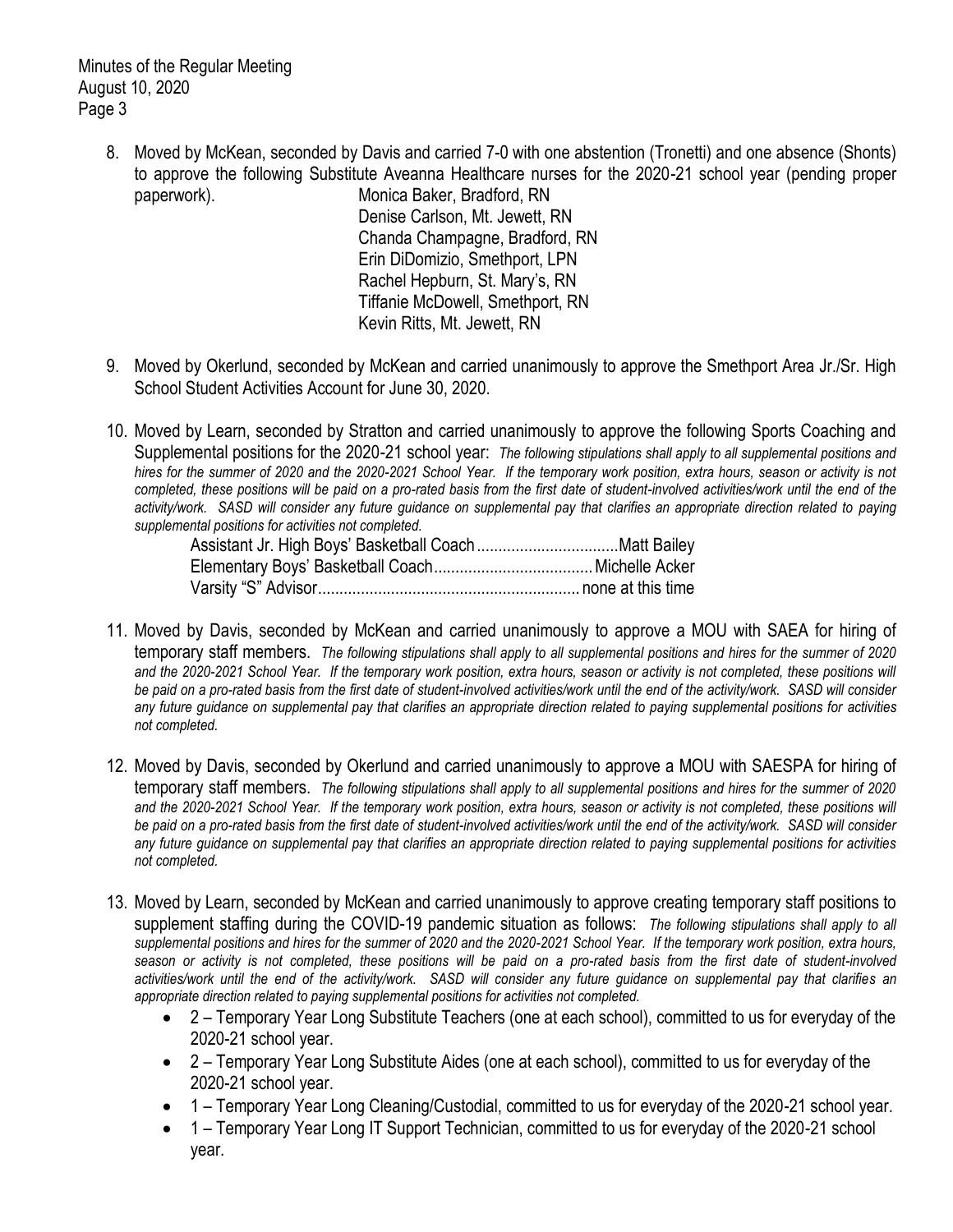- 14. Moved by Davis, seconded by Stratton and carried unanimously to approve Administration to appoint the Temporary Year Long Substitute positions with subsequent board approval on September 14, 2020. *The following stipulations shall apply to all supplemental positions and hires for the summer of 2020 and the 2020-2021 School Year. If the temporary work position, extra hours, season or activity is not completed, these positions will be paid on a pro-rated basis from the first date of student-involved activities/work until the end of the activity/work. SASD will consider any future guidance on supplemental pay that clarifies an appropriate direction related to paying supplemental positions for activities not completed.*
- 15. Moved by Davis, seconded by Learn and carried unanimously to approve a Letter of Resignation from Emily Mix effective on August 14, 2020, and contingent on her employment at another district.
- 16. Moved by McKean, seconded by Stratton and carried unanimously to approve a Maternity Leave of Absence for Andrea Austin from approximately September 14, 2020 to November 6, 2020.
- 17. Moved by Learn, seconded by Davis and carried unanimously to approve a Leave of Absence for Andy Stuck from approximately August 14, 2020 to September 7, 2020.
- 18. Moved by McKean, seconded by Okerlund and carried unanimously to approve Haley Geis as a Special Education Teacher – to be assigned to a position beginning the 2020-21 school year, at Category I – Bachelors, Step 1 effective August 21, 2020.
- 19. Moved by Davis, seconded by Learn and carried unanimously to approve Administration to appoint a Special Education Teacher – Learning Support position to begin the 2020-21 school year with subsequent board approval on September 14, 2020.
- 20. Moved by Learn, seconded by Davis and carried unanimously to approve Kelly Foltz as Mentor for Special Education Teacher, Haley Geis, for the 2020-21 school year.
- 21. Moved by McKean, seconded by Stratton and carried unanimously to approve Administration to appoint a Mentor for the second Special Education Teacher to begin the 2020-21 school year with subsequent board approval on September 14, 2020.
- 22. Moved by Tronetti, seconded by Davis and carried unanimously to approve the following policies:
	- Policy #006.1 Attendance at Meetings via Electronic Communications
	- Policy #209 Health Examinations / Screenings
- 23. Moved by McKean, seconded by Okerlund and carried unanimously to approve five (5) additional contract days for Matt Bailey for PIMS reporting for the 2020-21 school year.
- 24. Moved by Learn, seconded by McKean and carried unanimously to approve a renewal of the School Safety Consulting Services Agreement with Mike Knight.
- 25. Moved by Davis, seconded by Okerlund and carried unanimously to approve modifications and final approval of the SASD Health and Safety Plan as presented.
- 26. Moved by Tronetti, seconded by McKean and carried unanimously to approve modifications and final approval of the SASD Athletic Health and Safety Plan as presented.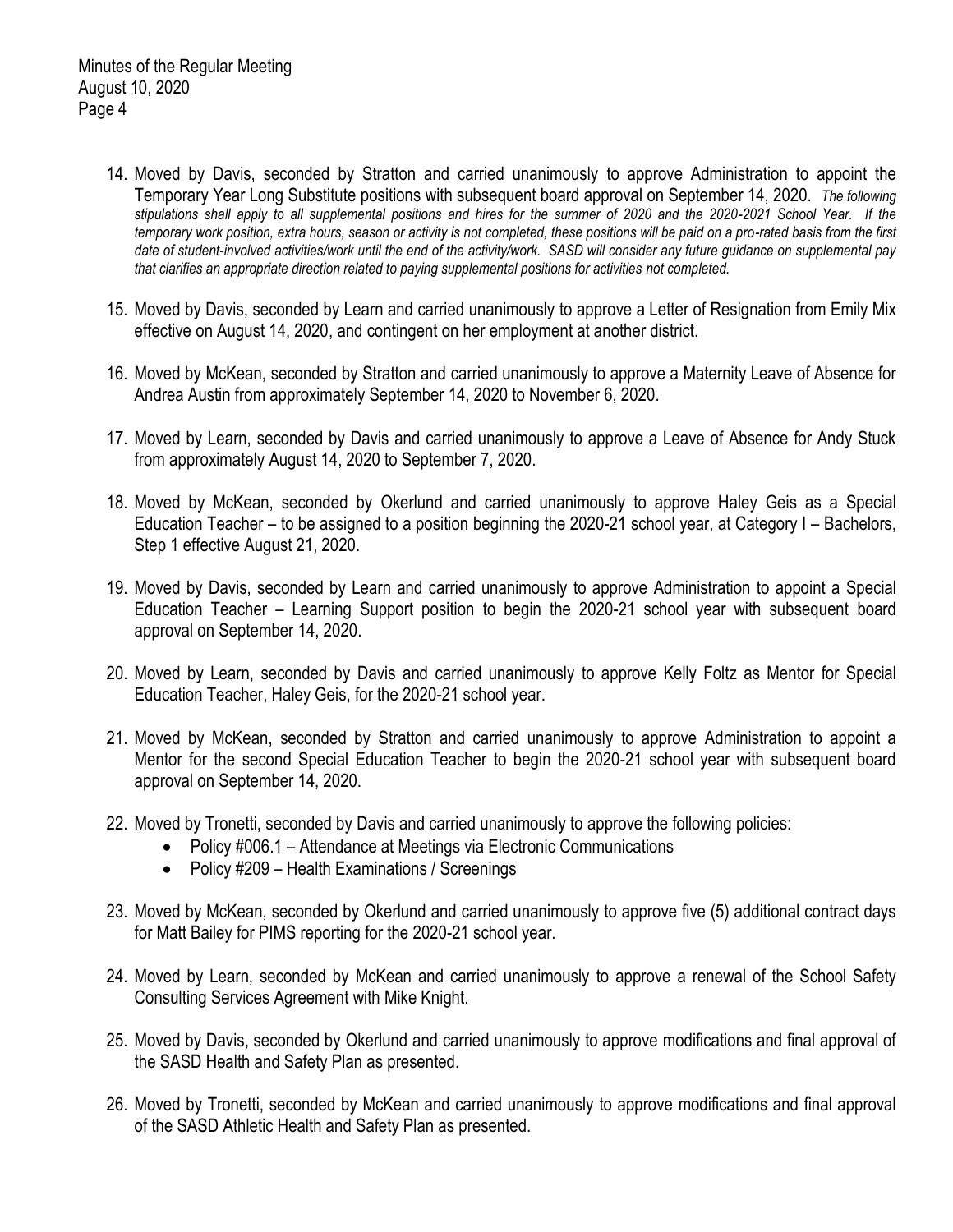- 27. Moved by Tronetti, seconded by Davis and carried unanimously to approve the Health and Safety Plan A for opening school on August 26, 2020.
- 28. Moved by Learn, seconded by Tronetti and carried unanimously to approve a repository bid for a Norwich property at 750 White Hollow in the amount of \$250 from Horn Woods, LP, as presented by McKean County Tax Claim Bureau.
- 29. Moved by Davis, seconded by McKean and carried unanimously to approve parent-provided transportation for the 2020-21 school year for a student attending a non-public school, The Learning Center.
- 30. Moved by Davis, seconded by Tronetti and carried unanimously to approve Edmentum as a 3<sup>rd</sup> party provider for the SASD Cyber Education Program.
- 31. Moved by Okerlund, seconded by Davis and carried unanimously to approve Waterfront Learning as a 3<sup>rd</sup> party provider for the SASD Cyber Education Program
- 32. Moved by O'Day, seconded by Davis to approve eliminating the Behind-the-Wheel Driver's Education Program. Mr. Wertz asked for a roll call vote on this motion.

Defeated by roll call vote as follows: Yes: Davis, O'Day, Okerlund, Tronetti. No: Learn, McKean, Stratton, Wertz. Motion was defeated 4-4 with one Board Member absent (Shonts).

- 33. Moved by Learn, seconded by Tronetti and carried 7-0 with one abstention (Okerlund) and one absence (Shonts) to approve an agreement with C.L. McKeirnan's for installation of bus cameras.
- 34. Moved by Okerlund, seconded by Stratton and carried unanimously to approve the Temporary Title IX Resolution as presented.

# **INFORMATION ITEMS:**

- $\triangleright$  Having met all contractual requirements, the following change(s) will be made on the salary schedule at the beginning of the 2020-21 school year:
	- Sarah Cheatle, from Category IV to Category V (Masters +30)
- $\triangleright$  The Board of Education will be given the following policy for first reading with subsequent approval in September:
	- #815.1 Livestream Video

# **COMMENDATIONS:**

 $\triangleright$  None

**NOTE:** Executive Session may be held between tonight's meeting and the next board meeting.

**Mr. Wertz** announced that the Board met in Executive Session earlier tonight to discuss some labor issues, personnel, and safety matters.